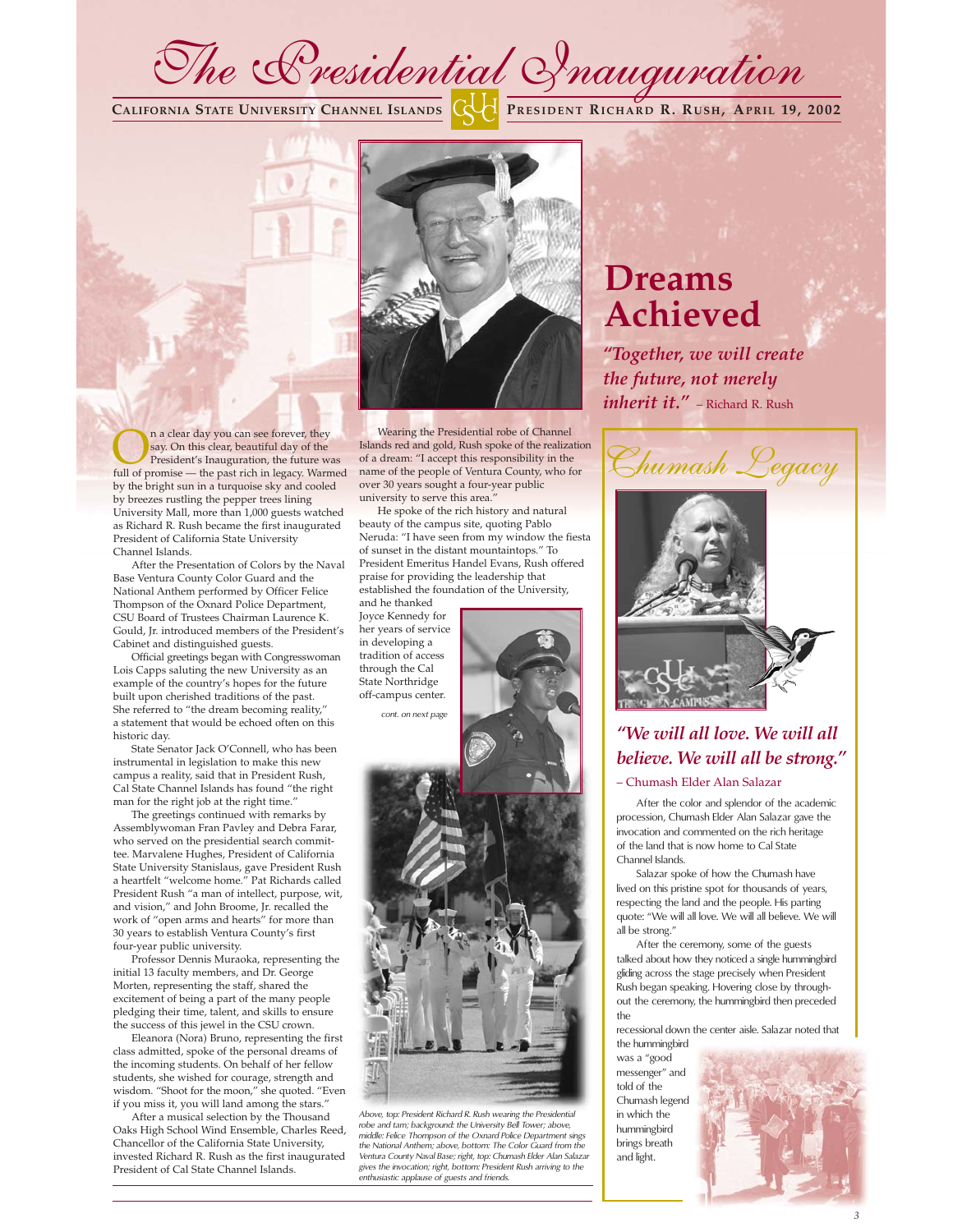**The Presidential Inauguration Order of Ceremonies • University Mall Friday • April 19, 2002 • 10:30 am**

Laurence K. Gould, Jr., Chair, The California State University Board of Trustees, Presiding

#### **Prelude**

Thousand Oaks High School Wind Ensemble, Marty Martone, Conductor

# **Processional**

Inauguration March Composed by Theodore Lucas Performed by the Thousand Oaks High School Wind Ensemble

### **Academic Procession**

Chief University Marshal, Dennis Muraoka Delegates of Institutions of Higher Learning led by University Marshal, Daniel Wakelee Faculty of the University led by University Marshal, Stephen Lefevre Distinguished Guests

led by University Marshal, Barbara Thorpe Presidential Inauguration Platform Party led by University Marshal, Ira Schoenwald

**Welcome & Introductions** Laurence K. Gould, Jr.

**Invocation** Alan Salazar, Chumash Elder

**Color Guard** Naval Base Ventura County

**National Anthem** Officer Felice Thompson Oxnard Police Department

**Official Greetings From the United States Congress** Congresswoman Lois Capps **From the California State Senate** Senator Jack O'Connell **From the California State Assembly** Assemblywoman Fran Pavley **From the CSU Board of Trustees** Debra Farar, Vice Chair **From the Presidents of The California State University** Marvalene Hughes, President, California State University Stanislaus **From the Community** Patricia Richards

John Broome, Jr.

#### **Official Greetings from the Campus Community**

**From the Faculty** Dennis Muraoka, Chair, Academic Senate **From the Staff** George Morten, Student Affairs **From the Students** Eleanora J. Bruno

**Musical Selection** Performed by the Thousand Oaks High School Wind Ensemble

**Investiture of the President** Charles B. Reed, Chancellor, The California State University Assisted by Laurence K. Gould, Jr.

## **Introduction of President Richard R. Rush** Response of the President

**Musical Interlude**

"God Bless America" by Irving Berlin Arranged by Theodore Lucas Sung by Fran McNeill

**Benediction** Rev. Kenneth Rudnick, S.J., St. John's Seminary College

**Closing Remarks** Laurence K. Gould, Jr.

# **Recessional**

Performed by the Thousand Oaks High School Wind Ensemble

Ceremony Highlights

# *Dreams Achieved, cont.*

Rush acknowledged past dedication and future milestones: "Though this ceremony inaugurates a president, it is truly the celebration of this community's vision and commitment. This is a day when we acknowledge the achievements of those who have persisted for decades in seeking a four-year public university. This is their day, as the crescendo builds toward August 16 when the University formally opens its doors to students. The focus today should be on this community, on their accomplishments, on their continuing, unqualified support for this University. Those of us who are honored to hold it in trust for them say thank you for your foresight and efforts on behalf of legions of students and the aspirations of generations."

Rush spoke of the University's role in creating a better future: "A university is a symbol of hope. The establishment of a new university is a clear commitment to the future, a belief that the future can be better than the present, through education. The creation of this University testifies to the affirmation of the people of this region that education provides the means for a better quality of life, a fuller understanding of self

future, not merely inherit it."

not] be afraid of the space between…dreams and reality. If you can dream it, you can make it so. Today, through this ritual, we recognize, formally, dreams achieved."













*Chief University Marshal Dennis Muraoka, top left, leads the academic procession carrying the University Mace, center. The Presidential Medallion, bottom left, represents the authority and responsibility of the office, and is a gift to President Rush from his Cabinet. Column at Right, top to bottom: Official Greetings given by United States Congresswoman Lois Capps, California State Senator Jack O'Connell, California State Assemblywoman Fran Pavley, CSU Board of Trustees Vice Chair Debra Farar, California State University Stanislaus President Marvalene Hughes, Community members Patricia Richards and John Broome, Jr.*

Listening to Fran McNeill sing "God Bless America," the past and the future united to create this historic moment, bringing to mind the words of President Rush: "[we should

— or, to take liberties with Socrates, a reflected life worth living…Together, we will create the

> *"Today we see the dream*

*becoming reality."* – Congresswoman Lois Capps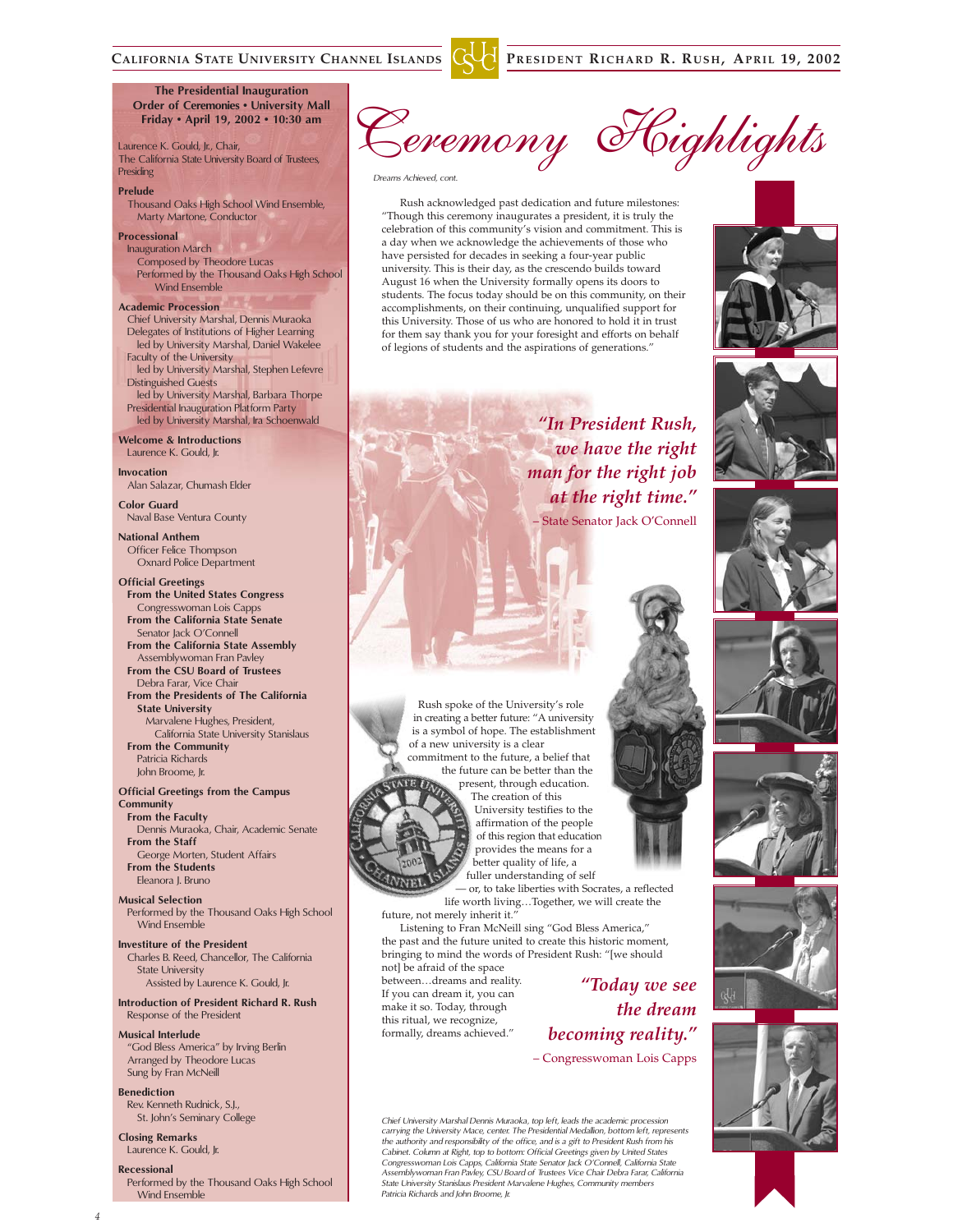



*"Shoot for the moon. Even if you miss, you will land among the stars."* – Nora Bruno, representing the first class admitted





*"Though this ceremony inaugurates a president, it is truly the celebration of this community's vision and commitment."* – Richard R. Rush

> *Top left: Eleanora Bruno, representing the student body. Top right: Members of the Thousand Oaks High School Wind Ensemble perform an instrumental medley.*  Middle left: Dennis Muraoka, representing the faculty; Middle right: George Morten, representing the staff.<br>Bottom left: Charles B. Reed, Chancellor of the California State University, conducts the Investiture of the Presi *Bottom right: President Richard R. Rush addresses the audience after being inaugurated.*

<u>Richard R. Rush</u>

President Rush joined California State University Channel Islands in June of 2001. He came to CSUCI from Minnesota State University, Mankato, where he served as President for nine years. He brings a wealth of experience within the CSU system, including service as Executive Vice President of CSU San Marcos, where he guided program planning and implementation.

Dr. Rush grew up in Los Angeles. He earned an undergraduate degree in Philosophy from Gonzaga University, a Masters degree in English Literature from the University of California Los Angeles, and a Ph.D. in English also from UCLA. He completed his doctoral dissertation while in residence at the Huntington Library as a Woodrow Wilson Fellow.

Deeply involved in the community, Dr. Rush serves on the Board of Directors for United Way of Ventura County, Camarillo Chamber of Commerce, Boys and Girls Club of Camarillo, and Ventura County Economic Development Association, as well as other mutually supportive groups and organizations.

Dr. Rush's academic memberships include the National Association of College and University Business Officers Executive Committee, the American Association of State Colleges and Universities, and he is a lifetime member of the Milton Society. He has two daughters, Angela, a 2002 law school graduate, and Melissa, a practicing attorney.

Regalia

**The University Mace** (shown at left)

The mace has a long history as a symbol of authority. In medieval times it was a studded, club-like weapon, made of iron and capable of breaking armor. It came to be associated with the protection of the king in England and France and was carried by the king's sergeant-at-arms. The mace eventually became a symbol for academic institutions as an emblem of order and authority in the pageantry of ceremonial occasions.

The Cal State Channel Islands Mace represents the authority of the University vested in the President at official and ceremonial functions for the lifetime of the institution. Designed and crafted by renowned artists David and Linda Elder of Ventura County, the Mace is an important symbol, and its design reflects the spirit of the campus. The staff is carved from native walnut, signifying the growth of the University on California soil. On each of the four sides of the bronze finial is a carved medallion; these are the Cal State University Channel Islands Seal, the California State University Seal, an atom, and the book of knowledge. The latter two signify scholarship, research, and service to humanity. At the pinnacle of the mace, two dolphins dance in the waves, reflecting the Chumash legend of dolphins leading the Chumash people from the Channel Islands to the mainland.

The Cal State Channel Islands Mace is a gift to the University from its thirteen initial faculty members:

William H. Adams Frank Barajas Lillian Vega-Castaneda William Cordeiro Ivona Grzegorczyk Philip Hampton Joan Karp

N. Jacquelyn Kilpatrick Louise Lutze-Mann Dennis Muraoka Jack Reilly .<br>Kevin Volkan Ching-Hua Wang

**The Presidential Medallion** (shown at left)

The Presidential Medallion is conferred on the President by the Chancellor of the California State University system as a symbol of the authority and responsibility of the office and is worn with academic regalia at official functions.

The Cal State Channel Islands Medallion is a disk of highly-polished bronze engraved with the University Seal. The seal contains the Bell Tower in the forefront, with a rising sun in the background. The Bell Tower is an important symbol for the University and serves a function like those of bell towers around the world — as a community center; the rising sun behind the Bell Tower signifies the birth of the University.

The Cal State Channel Islands Medallion is a gift to the President from the President's Cabinet:

Alma D. González Theodore Lucas

**The Presidential Robe** (worn by President Rush) Alexander McNeill Gregory Sawyer

Each University individually designs its presidential robes. The robe and tam worn by President Richard Rush were specifically commissioned to reflect the University's colors, Channel Islands red and gold.

The Cal State Channel Islands Presidential robe and tam are a gift to the President from the CSUCI Foundation Board and the CSUCI Advisory Board members:

Foundation Board: Patricia Richards, Chair Bettina Chandler Linda Dullam C.G. Kum Norma Lagomarsino Mark Lisagor Thomas E. Malley Laura McAvoy Douglas Off Victoria Pozzi Gregory J. Ramirez Debbie Rodgers Don Rudkin

President's Advisory Board: Laura K. McAvoy, Chair John Broome, Jr. Randy Churchill Marty De Los Cobos Maggie Kildee Hank Lacayo Carolyn Leavens Robert Patterson Carmen Ramirez Mike Saliba Ron Smiley Monty Winkler

Joanne Coville Mary Ann Dase